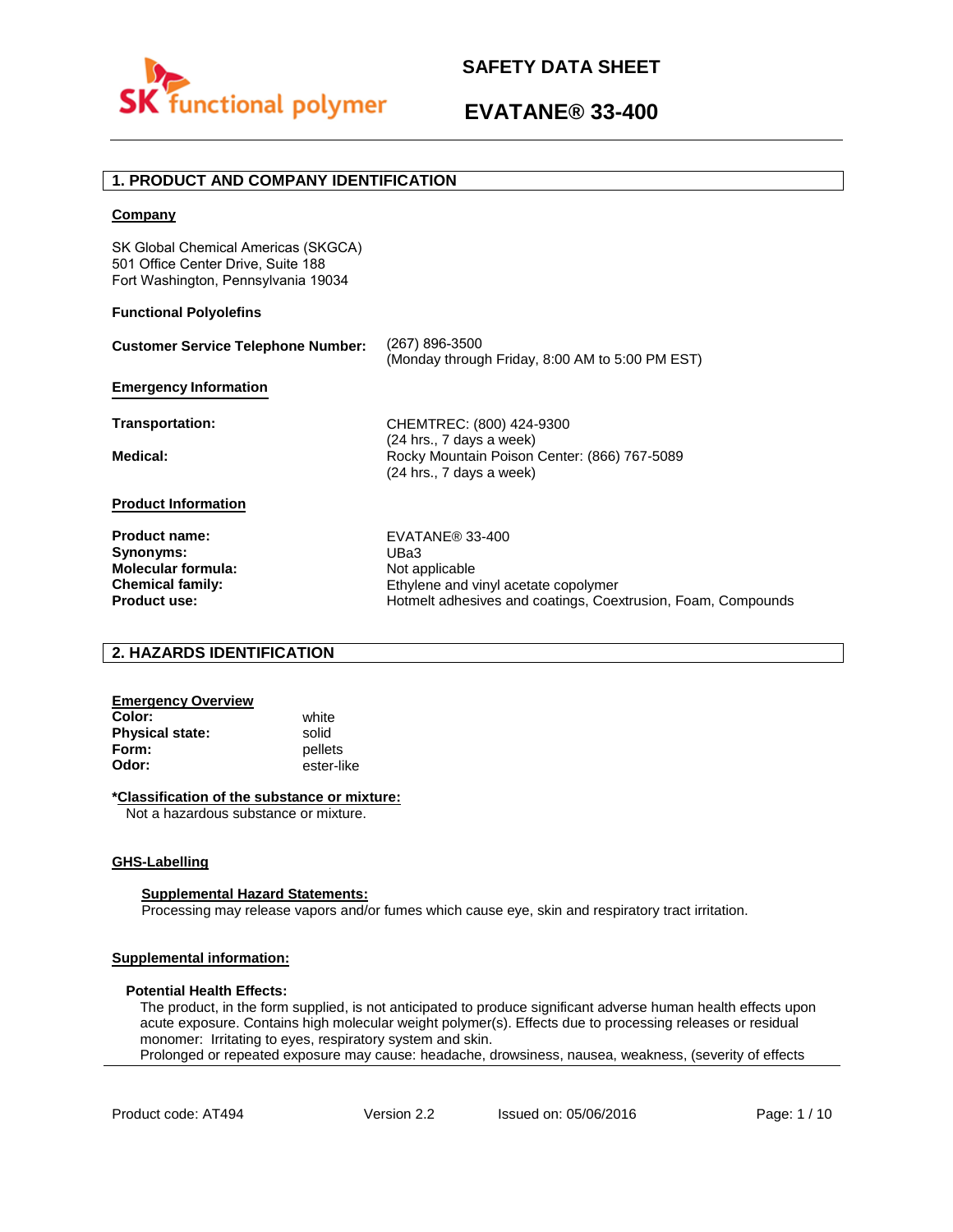

depends on extent of exposure).

### **Other:**

Handle in accordance with good industrial hygiene and safety practice. (pellets/granules) This product may release fume and/or vapor of variable composition depending on processing time and temperature. Hazardous decomposition products may include confirmed or suspected carcinogens.

## **3. COMPOSITION/INFORMATION ON INGREDIENTS**

| <b>Chemical Name</b>                              | CAS-No.    | Wt/Wt    | <b>GHS Classification**</b>     |
|---------------------------------------------------|------------|----------|---------------------------------|
| Acetic acid ethenyl ester, polymer with<br>ethene | 24937-78-8 | $>99\%$  | Not classified                  |
| Acetic acid ethenyl ester                         | 108-05-4   | $0.5 \%$ | H332, H335, H225, H351,<br>H411 |

\*\*For the full text of the H-Statements mentioned in this Section, see Section 16.

## **4. FIRST AID MEASURES**

### **4.1. Description of necessary first-aid measures:**

### **Inhalation:**

If inhaled, remove victim to fresh air.

### **Skin:**

In case of contact, immediately flush skin with plenty of water. If molten polymer gets on the skin, cool rapidly with cold water. Do not peel solidified product off the skin. Obtain medical treatment for thermal burns. Remove material from clothing. Wash clothing before reuse. Thoroughly clean shoes before reuse.

### **Eyes:**

Immediately flush eye(s) with plenty of water. Obtain medical treatment for thermal burns.

### **Ingestion:**

If swallowed, DO NOT induce vomiting. Get medical attention. Never give anything by mouth to an unconscious person.

### **4.2. Most important symptoms/effects, acute and delayed:**

For most important symptoms and effects (acute and delayed), see Section 2 (Hazard Statements and Supplemental Information) and Section 11 (Toxicology Information) of this SDS.

### **4.3. Indication of immediate medical attention and special treatment needed, if necessary:**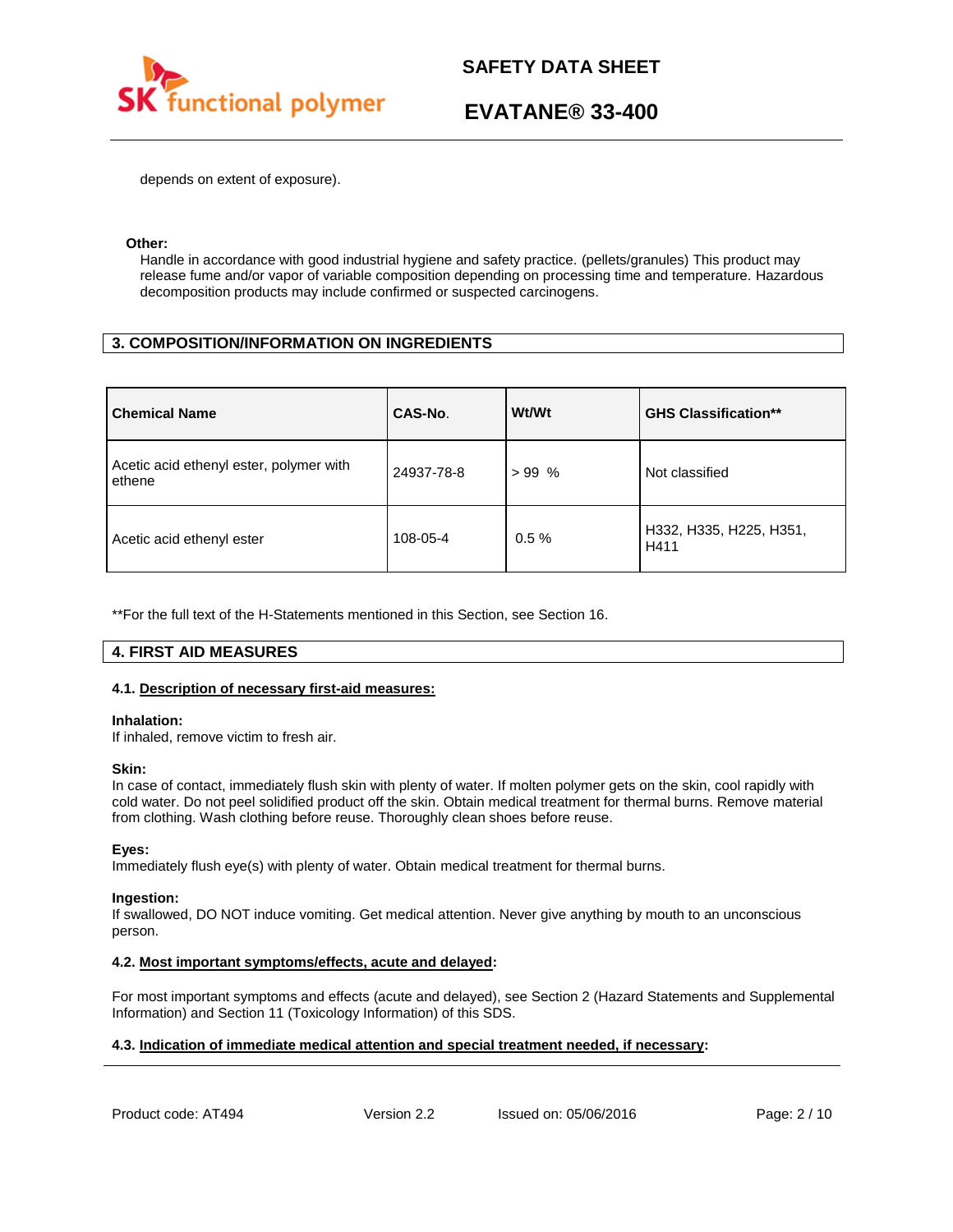

Unless otherwise noted in Notes to Physician, no specific treatment noted; treat symptomatically.

## **5. FIREFIGHTING MEASURES**

### **Extinguishing media (suitable):**

Water spray, Carbon dioxide (CO2), Foam

### **Protective equipment:**

Fire fighters and others who may be exposed to products of combustion should wear full fire fighting turn out gear (full Bunker Gear) and self-contained breathing apparatus (pressure demand / NIOSH approved or equivalent).

### **Further firefighting advice:**

Fire fighting equipment should be thoroughly decontaminated after use.

### **Fire and explosion hazards:**

When burned, the following hazardous products of combustion can occur: Carbon oxides Hazardous organic compounds Acetic acid

## **6. ACCIDENTAL RELEASE MEASURES**

### **Personal precautions, Emergency procedures, Methods and materials for containment/clean-up:**

Prevent further leakage or spillage if you can do so without risk. Ventilate the area. Sweep up and shovel into suitable properly labeled containers for prompt disposal. Possible fall hazard – floor may become slippery from leakage/spillage of product. Avoid dispersal of spilled material and runoff and contact with soil, waterways, drains and sewers. Consult a regulatory specialist to determine appropriate state or local reporting requirements, for assistance in waste characterization and/or hazardous waste disposal and other requirements listed in pertinent environmental permits.

### **Protective equipment:**

Appropriate personal protective equipment is set forth in Section 8.

### **7. HANDLING AND STORAGE**

### **Handling**

### **General information on handling:**

Avoid breathing dust.

Avoid breathing processing fumes or vapors.

Handle in accordance with good industrial hygiene and safety practices. These practices include avoiding unnecessary exposure and removal of material from eyes, skin, and clothing.

### **Storage**

### **General information on storage conditions:**

Keep in a dry, cool place. Store away from moisture and heat to maintain the technical properties of the product. Store in closed containers, in a secure area to prevent container damage and subsequent spillage.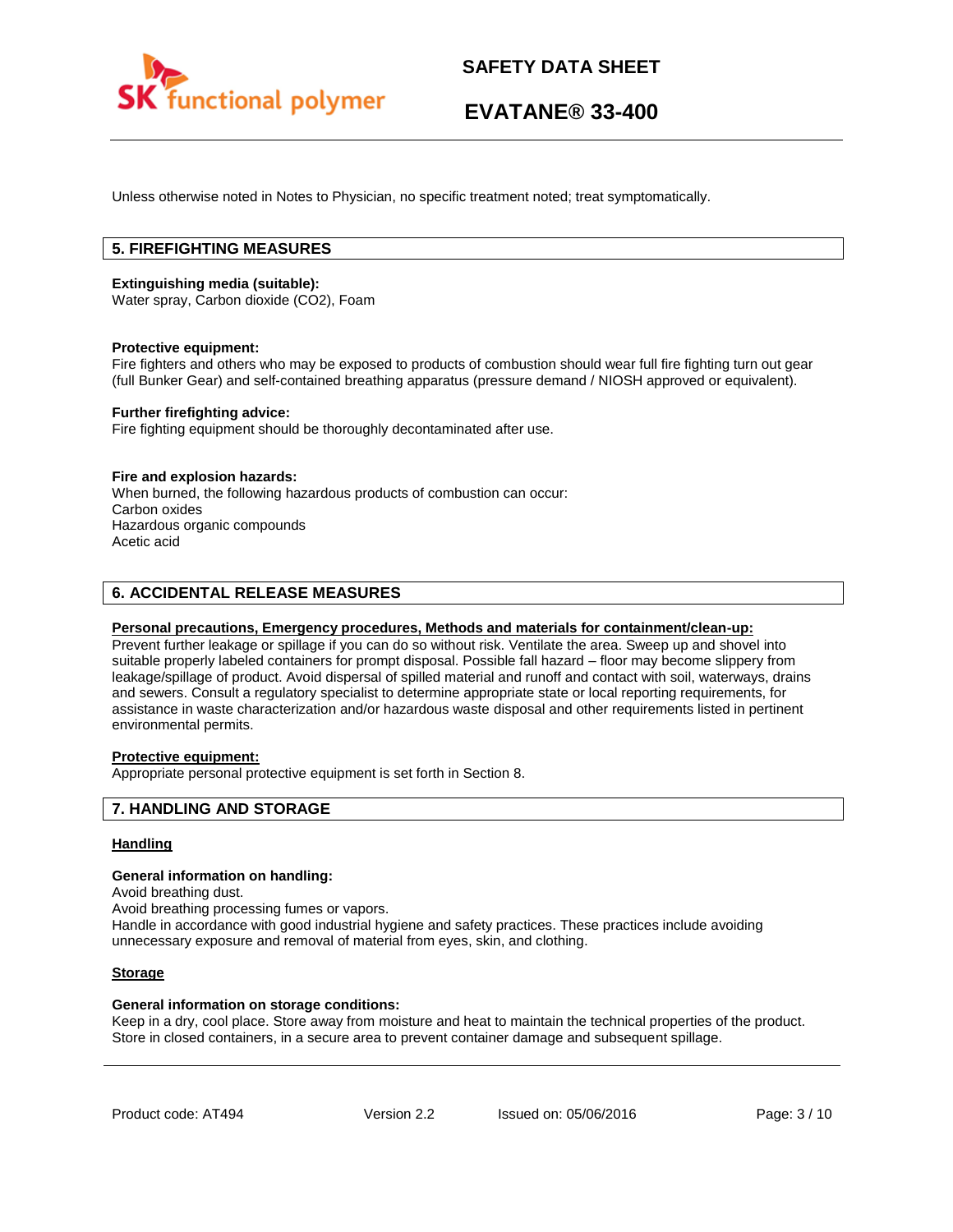

## **EVATANE® 33-400**

### **Storage stability – Remarks:**

Stable under recommended storage conditions.

#### **Storage incompatibility – General:**  None known.

## **8. EXPOSURE CONTROLS/PERSONAL PROTECTION**

### **Airborne Exposure Guidelines:**

### **Acetic acid ethenyl ester (108-05-4)**

US. ACGIH Threshold Limit Values

| Time weighted average             | 10 ppm |
|-----------------------------------|--------|
| Short Term Exposure Limit (STEL): | 15 ppm |

Only those components with exposure limits are printed in this section. Limits with skin contact designation above have skin contact effect. Air sampling alone is insufficient to accurately quantitate exposure. Measures to prevent significant cutaneous absorption may be required. Limits with a sensitizer designation above mean that exposure to this material may cause allergic reactions.

### **Engineering controls:**

Investigate engineering techniques to reduce exposures below airborne exposure limits or to otherwise reduce exposures. Provide ventilation if necessary to minimize exposures or to control exposure levels to below airborne exposure limits (if applicable see above).If practical, use local mechanical exhaust ventilation at sources of air contamination such as open process equipment.

### **Respiratory protection:**

Avoid breathing dust. Avoid breathing processing fumes or vapors. Where airborne exposure is likely or airborne exposure limits are exceeded (if applicable, see above), use NIOSH approved respiratory protection equipment appropriate to the material and/or its components and substances released during processing. Consult respirator manufacturer to determine appropriate type equipment for a given application. Observe respirator use limitations specified by NIOSH or the manufacturer. For emergency and other conditions where there may be a potential for significant exposure or where exposure limit may be significantly exceeded, use an approved full face positive-pressure, self-contained breathing apparatus or positive-pressure airline with auxiliary self-contained air supply. Respiratory protection programs must comply with 29 CFR § 1910.134.

### **Skin protection:**

Processing of this product releases vapors or fumes which may cause skin irritation. Minimize skin contamination by following good industrial hygiene practice. Wearing protective gloves is recommended. Wash hands and contaminated skin thoroughly after contact with processing fumes or vapors. Wash thoroughly after handling.

### **Eye protection:**

Use good industrial practice to avoid eye contact. Processing of this product releases vapors or fumes which may cause eye irritation. Where eye contact may be likely, wear chemical goggles and have eye flushing equipment available.

## **9. PHYSICAL AND CHEMICAL PROPERTIES**

Product code: AT494 Version 2.2 Issued on: 05/06/2016 Page: 4/10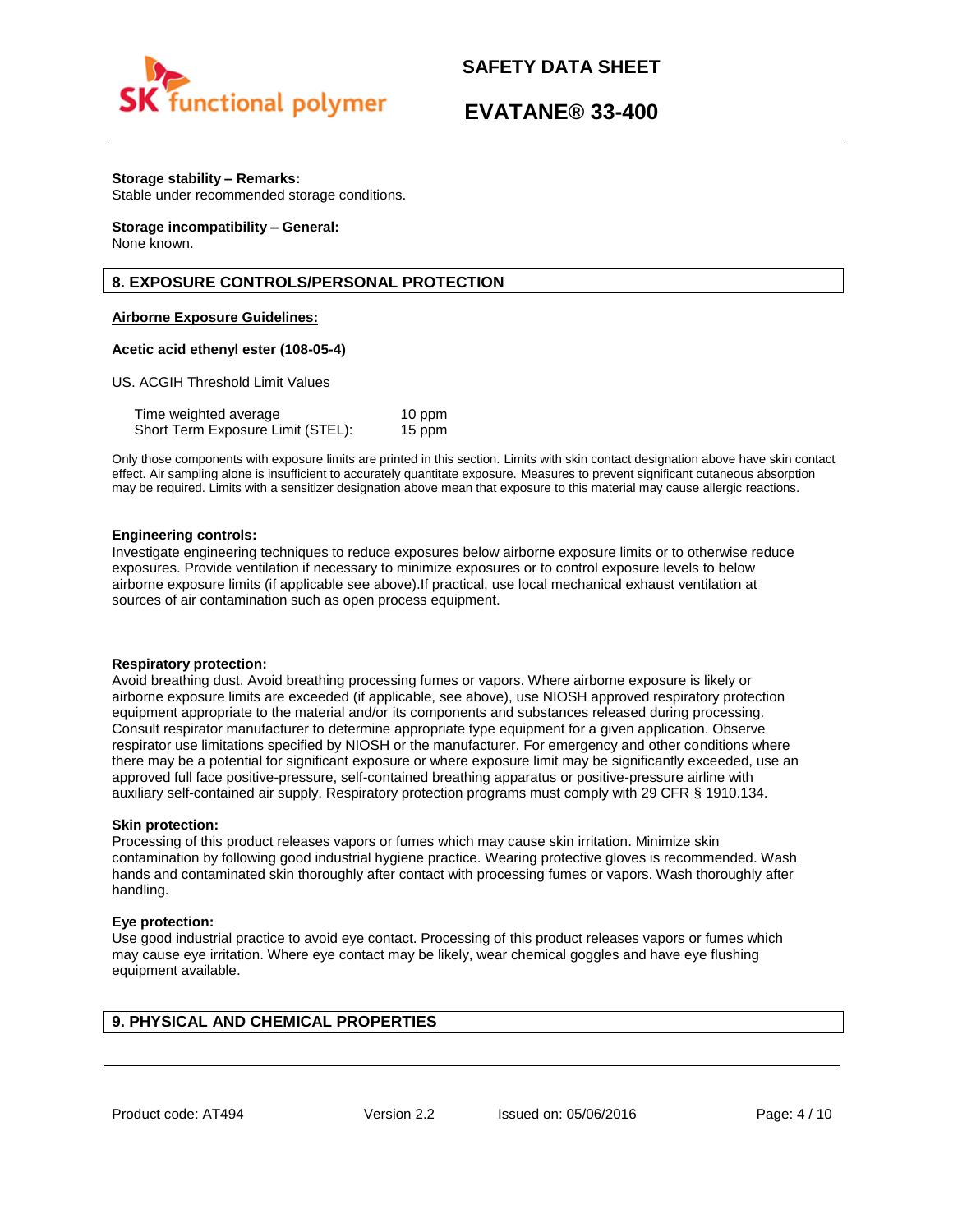

| Color:                                                           | white                                          |
|------------------------------------------------------------------|------------------------------------------------|
| <b>Physical state:</b>                                           | solid                                          |
| Form:                                                            | pellets                                        |
| Odor:                                                            | ester-like                                     |
| Odor threshold:                                                  | No data available                              |
| <b>Flash point</b>                                               | Not applicable                                 |
| Auto-ignition<br>temperature:                                    | No data available                              |
| Lower flammable limit<br>$(LFL)$ :                               | No data available                              |
| <b>Upper flammable limit</b><br>(UFL):                           | No data available                              |
| pH:                                                              | Not applicable                                 |
| Density:                                                         | 0.96 g/cm3                                     |
| Vapor pressure:                                                  | Not applicable                                 |
| Vapor density:                                                   | Not applicable                                 |
| <b>Boiling point/boiling</b><br>range:                           | No data available                              |
| <b>Melting point/range:</b>                                      | 145 °F (63 °C)                                 |
| Freezing point:                                                  | No data available                              |
| <b>Evaporation rate:</b>                                         | No data available                              |
| Solubility in water:                                             | estimated < 1 mg/l 68 °F (20 °C)               |
|                                                                  | insoluble (on the basis of its structure)      |
| Solubility in other<br>solvents: [qualitative and<br>quantative] | 77 °F (25 °C) Soluble in: Carbon tetrachloride |
| Viscosity, dynamic:                                              | No data available                              |
| <b>Oil/water partition</b><br>coefficient:                       | No data available                              |
| <b>Thermal decomposition</b>                                     | approx. 500 °F (260 °C)                        |
| <b>Flammability:</b>                                             | See GHS Classification in Section 2            |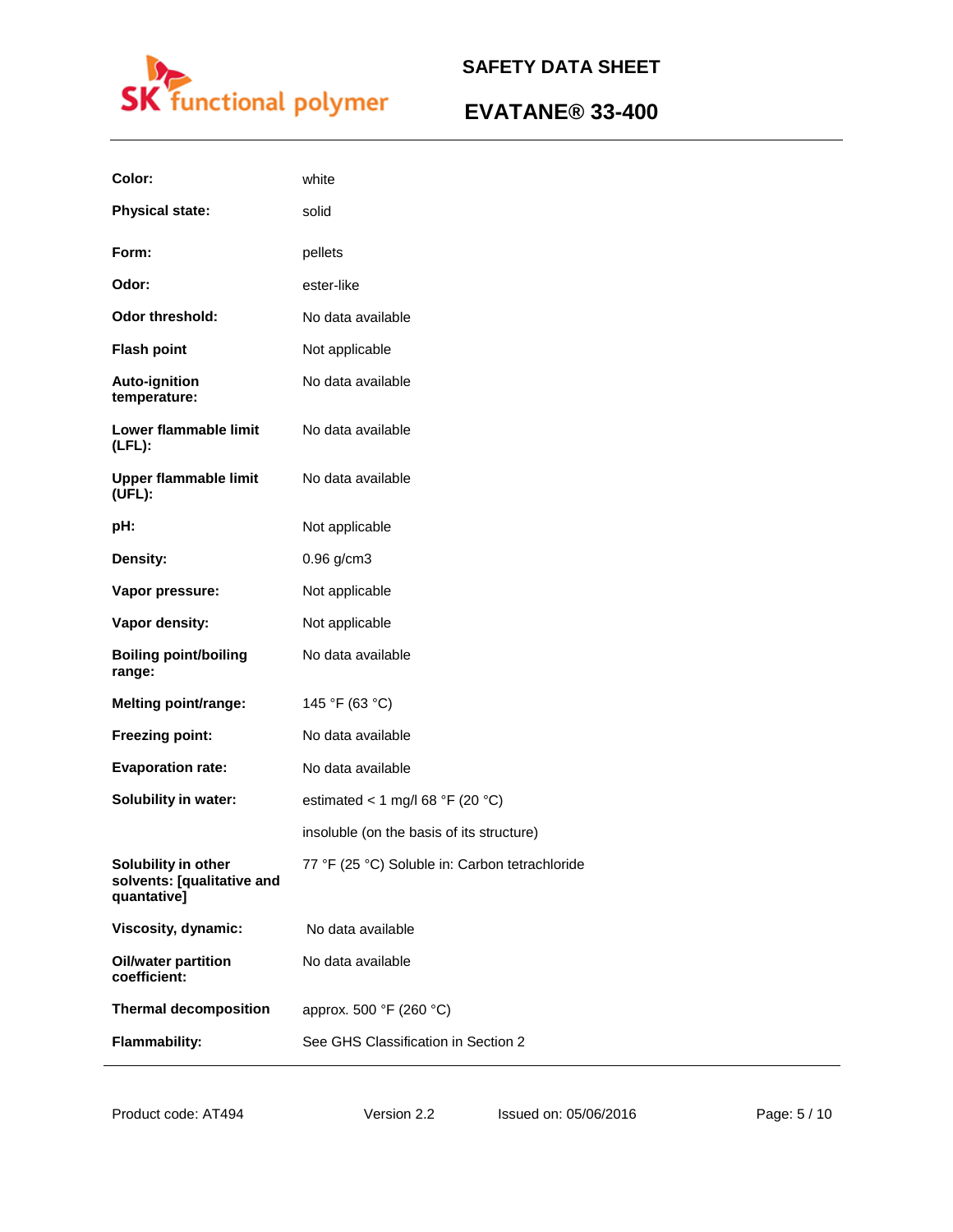

## **EVATANE® 33-400**

## **10. STABILITY AND REACTIVITY**

#### **Stability:**

The product is stable under normal handling and storage conditions.

## **Hazardous reactions:**

Hazardous polymerization does not occur.

### **Materials to avoid:**

None known.

### **Conditions / hazards to avoid:**

Avoid storing in moist and warm conditions. (to maintain the technical properties of the product). See Hazardous Decomposition Products below.

### **Hazardous decomposition products:**

Thermal decomposition giving toxic, flammable, and / or corrosive products: Carbon oxides Hazardous organic compounds Acetic acid

## **11. TOXICOLOGICAL INFORMATION**

Data on this material and/or its components are summarized below.

### **Data for Acetic acid ethenyl ester, polymer with ethene (24937-78-8)**

### **Acute toxicity**

**Oral:** May be harmful if swallowed. (rat) LD50 > 2,500 mg/kg.

#### **Other information**

The information presented is from representative materials with this Chemical Abstract Service (CAS) Registry number. The results vary depending on the size and composition of the test substance.

### **Data for Acetic acid ethenyl ester (108-05-4)**

### **Carcinogenicity**

Long term inhalation administration to rat / affected organ(s): lung, upper respiratory tract / signs: Increased incidence of tumors was reported.

Long term drinking water administration to rat and mouse / affected organ(s): Gastro-intestinal tract / signs: Increased incidence of tumors was reported. Classified by the International Agency for Research on Cancer as: Group 2B: Possibly carcinogenic to humans.

### **Genotoxicity**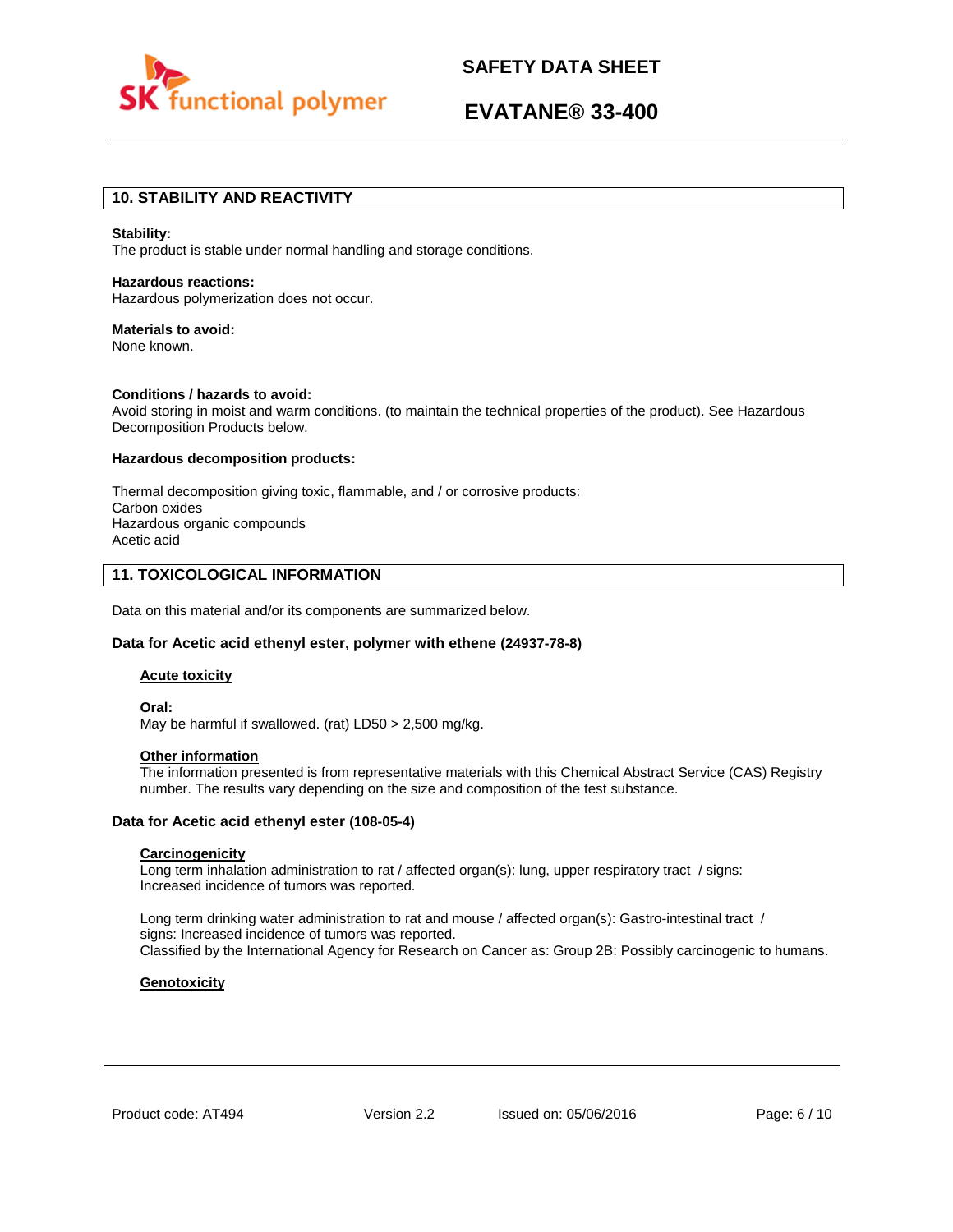

## **EVATANE® 33-400**

### **Assessment in Vitro:**

Both positive and negative responses for genetic changes were observed in laboratory tests using: animal cells

No genetic changes were observed in laboratory tests using: bacteria

### **Genotoxicity**

### **Assessment in Vivo:**

Both positive and negative responses for genetic changes were observed in laboratory tests using: rats, mice

### **Human experience**

#### **Inhalation:**

Upper respiratory tract: irritation. (based on reports of occupational exposure to workers) (extent of injury depends on severity of exposure)

Eyes: irritation. (based on reports of occupational exposure to workers) (extent of injury depends on severity of exposure)

## **12. ECOLOGICAL INFORMATION**

#### **Chemical Fate and Pathway**

No data are available.

#### **Ecotoxicology**

No data are available.

### **13. DISPOSAL CONSIDERATIONS**

#### **Waste disposal:**

Where possible recycling is preferred to disposal or incineration. If recycling is not an option, incinerate or dispose of in accordance with federal, state, and local regulations. Pigmented, filled and/or solvent laden product may require special disposal practices in accordance with federal, state and local regulations. Consult a regulatory specialist to determine appropriate state or local reporting requirements, for assistance in waste characterization and/or hazardous waste disposal and other requirements listed in pertinent environmental permits. Note: Chemical additions to, processing of, or otherwise altering this material may make this waste management information incomplete, inaccurate, or otherwise inappropriate. Furthermore, state and local waste disposal requirements may be more restrictive or otherwise different from federal laws and regulations.

### **14. TRANSPORT INFORMATION**

**US Department of Transportation (DOT):** not regulated

**International Maritime Dangerous Goods Code (IMDG):** not regulated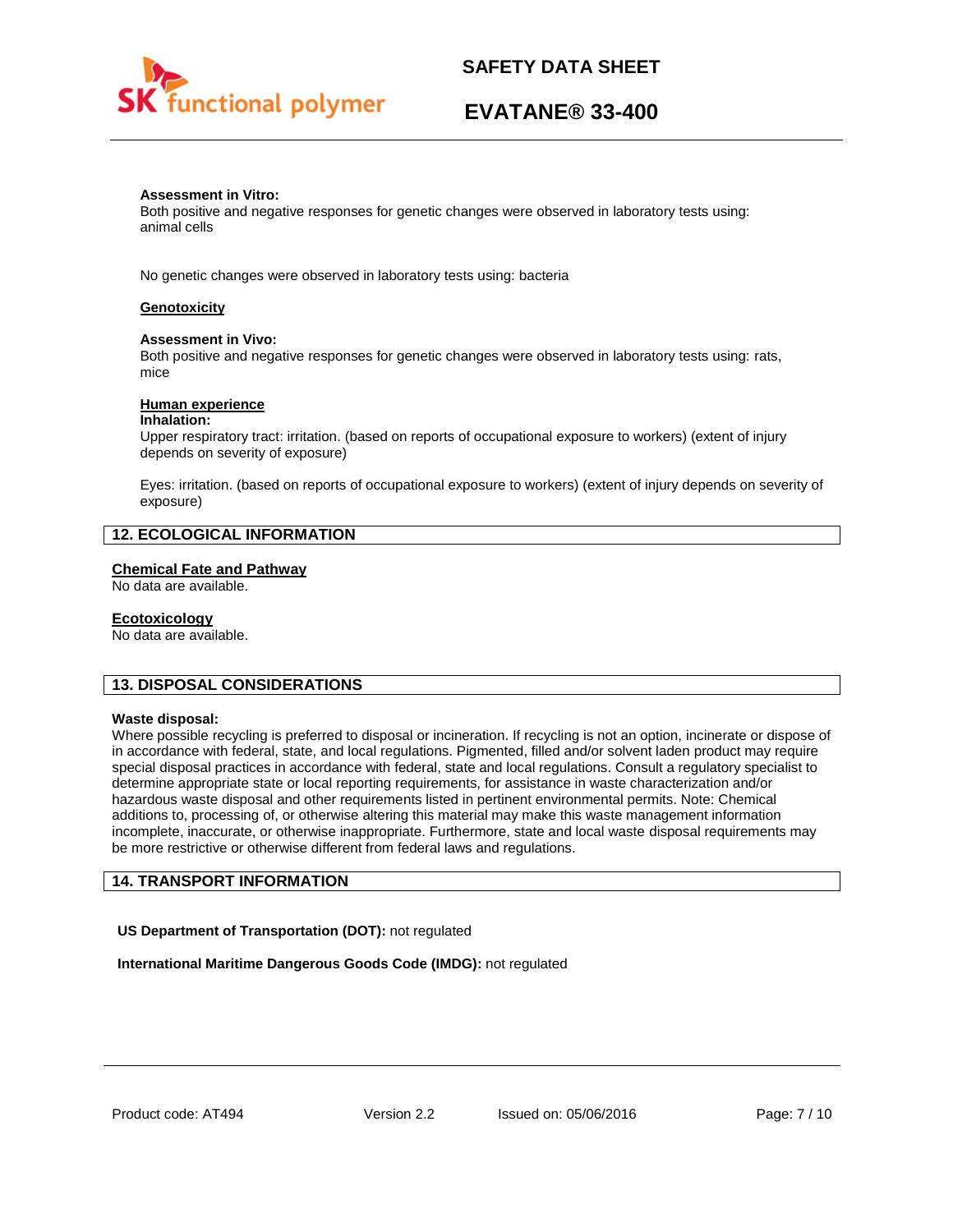

## **EVATANE® 33-400**

## **15. REGULATORY INFORMATION**

| <b>Chemical Inventory Status</b>                                      |               |                                                                  |
|-----------------------------------------------------------------------|---------------|------------------------------------------------------------------|
| EU. EINECS                                                            | <b>EINECS</b> | Conforms to                                                      |
| United States TSCA Inventory                                          | <b>TSCA</b>   | The components of this product are all on<br>the TSCA Inventory. |
| Canadian Domestic Substances List (DSL)                               | <b>DSL</b>    | All components of this product are on the<br>Canadian DSL        |
| China. Inventory of Existing Chemical Substances in<br>China (IECSC)  | IECSC (CN)    | Conforms to                                                      |
| Japan. ENCS - Existing and New Chemical<br>Substances Inventory       | ENCS (JP)     | Conforms to                                                      |
| Japan. ISHL - Inventory of Chemical Substances                        | ISHL (JP)     | Conforms to                                                      |
| Korea. Korean Existing Chemicals Inventory (KECI)                     | KECI (KR)     | Conforms to                                                      |
| Philippines Inventory of Chemicals and Chemical<br>Substances (PICCS) | PICCS (PH)    | Conforms to                                                      |
| Australia Inventory of Chemical Substances (AICS)                     | <b>AICS</b>   | Conforms to                                                      |
|                                                                       |               |                                                                  |

## **United States – Federal Regulations**

## **SARA Title III – Section 302 Extremely Hazardous Chemicals:**

| Chemical name             | CAS-No.  | SARA       | SARA       |
|---------------------------|----------|------------|------------|
|                           |          | Reportable | Threshold  |
|                           |          | Quantities | Planning   |
|                           |          |            | Quantity   |
| Acetic acid ethenyl ester | 108-05-4 | 5000 lbs   | $1000$ lbs |

### **SARA Title III - Section 311/312 Hazard Categories:**  No SARA Hazards

### **SARA Title III – Section 313 Toxic Chemicals:**

The following components are subject to reporting levels established by SARA Title III, Section 313:

| Chemical name             | CAS-No.  | De minimis<br>concentration | Reportable threshold:                                                                                           |
|---------------------------|----------|-----------------------------|-----------------------------------------------------------------------------------------------------------------|
| Acetic acid ethenyl ester | 108-05-4 | $0.1 \%$                    | 10000 lbs (Otherwise used<br>(non-<br>manufacturing/processing))<br>25000 lbs (Manufacturing<br>and processing) |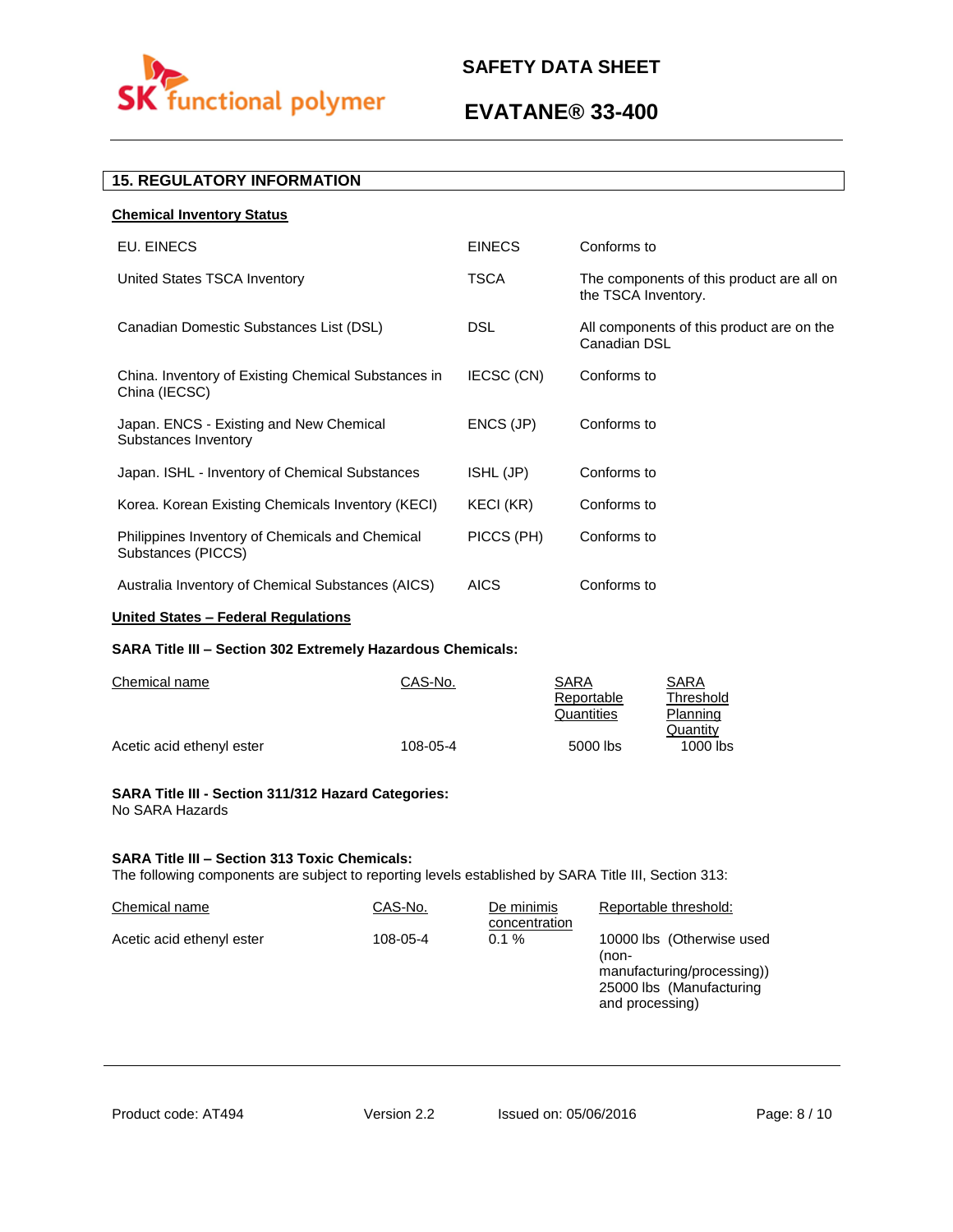

# **EVATANE® 33-400**

**Comprehensive Environmental Response, Compensation, and Liability Act (CERCLA) - Reportable Quantity (RQ):**

Chemical name CAS-No. Reportable quantity Acetic acid ethenyl ester 108-05-4 5000 lbs

### **United States – State Regulations**

### **New Jersey Right to Know**

No components are subject to the New Jersey Right to Know Act.

### **Pennsylvania Right to Know**

Chemical name Chemical name CAS-No. Acetic acid ethenyl ester, polymer with ethene 24937-78-8

**California Prop. 65**

This product does not contain any chemicals known to the State of California to cause cancer, birth defects, or any other reproductive defects.

## **16. OTHER INFORMATION**

### **Full text of H-Statements referred to under sections 2 and 3.**

- H225 Highly flammable liquid and vapour.
- H332 Harmful if inhaled.
- H335 May cause respiratory irritation.
- H351 Suspected of causing cancer.
- H411 Toxic to aquatic life with long lasting effects.

### **Latest Revision(s):**

| Revised Section(s): | Chapter 4 update |
|---------------------|------------------|
| Reference number:   | 000000027267     |
| Date of Revision:   | 05/06/2016       |
| Date Printed:       | 07/23/2016       |

The statements, technical information and recommendations contained herein are believed to be accurate as of the date hereof. Since the conditions and methods of use of the product and of the information referred to herein are beyond our control, SKGCA expressly disclaims any and all liability as to any results obtained or arising from any use of the product reliance on such information; NO WARRANT OF FIRNESS FOR ANY PARTICULAR PURPOSE, WARRANTY OF MERCHANTABILITY OR ANY OTHER WARRANTY, EXPRESSED OR IMPLIED IS MADE CONCERNING THE GOODS DESCIRBED OR THE INFORMATION PROVIDED HERIN. The information provided herein relates only to the specific product designated and may not be applicable when such product is used in combination with other materials or in any process. The user should thoroughly test any application before commercialization. Nothing contained herein constitutes a license to practice under any patent, it should not be construed as an inducement to infringe any patent, and the user is advised to take appropriate steps to be sure that any proposed use of the product will not result in patent infringement. See SDS for Health & Safety Considerations.

Product code: AT494 Version 2.2 Issued on: 05/06/2016 Page: 9/10